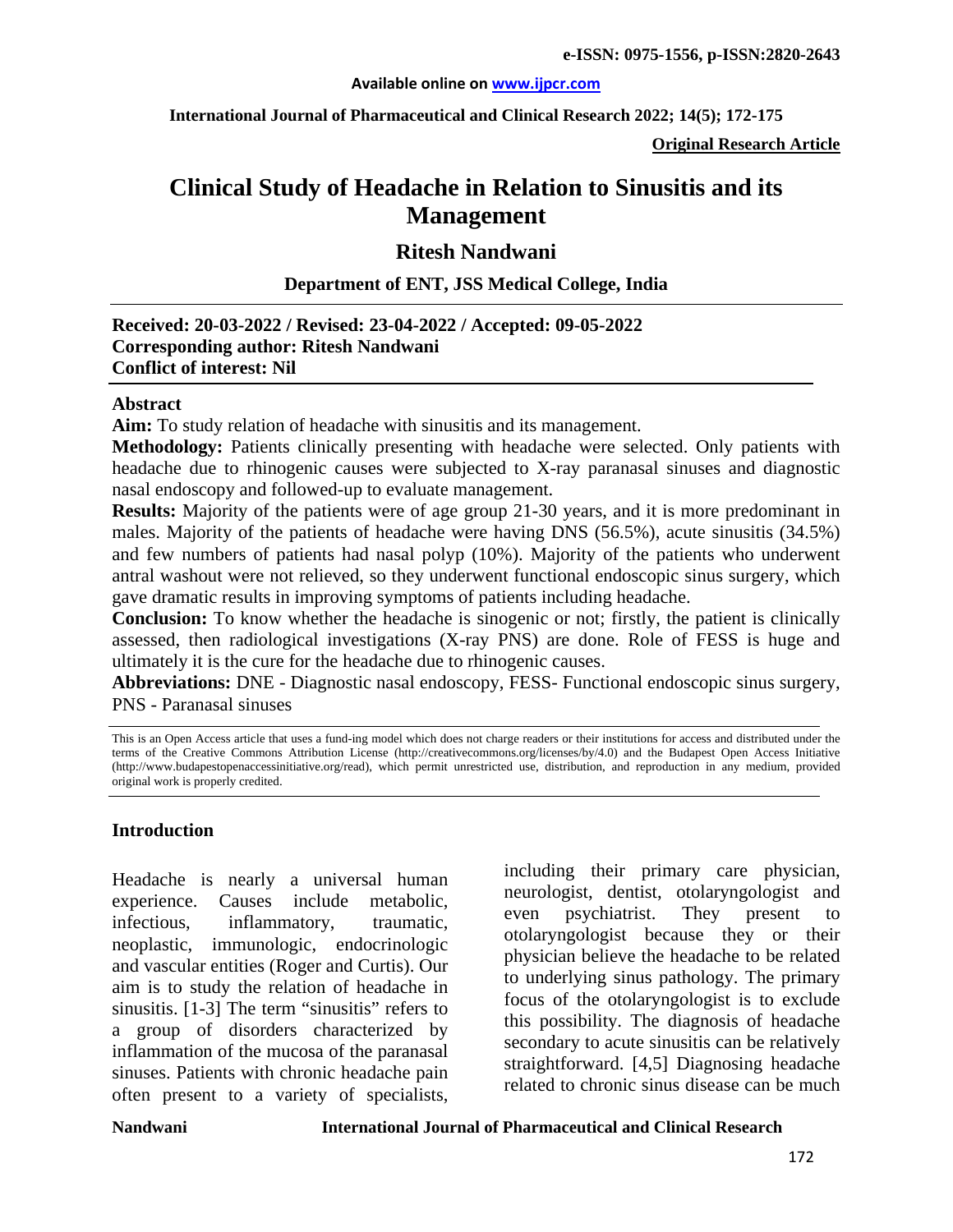more difficult depending on patients' presentation (Allen and Vincent). Endoscopic techniques are now well established. In combination with modern imaging techniques particularly CT; these techniques provide diagnostic possibilities unimagined a few decades ago (Fess, 1991).

## **Materials and Methods:**

The present study "clinical study of headache in relation to sinusitis and its management" was conducted in the Department of Otorhinolaryngology in JSS Medical College and Hospital, Mysore, Karnataka from October 2012 to July 2014.

**Source of Data:** Patients for the study were collected from the Department of Otorhinolaryngology, JSS Medical College and Hospital, Mysore, Karnataka.

**Sample Size:** The study included 100 patients and the cases were diagnosed based upon the clinical examination and investigation.

**Inclusion Criteria:** Patients presenting with clinical features of sinusitis of all age groups and sexes.

**Exclusion Criteria:** All patients presenting with clinical features other than sinusitis. **These patients were evaluated as follows:**

Selected patients were subjected to a complete examination according to a defined proforma. Detailed history with thorough clinical examination was done.

Patients were asked about history of headache.

- 1. Mode of onset
- 2. Duration of complaint
- 3. Continuous or intermittent
- 4. Progressive or not
- 5. Site of pain and radiation
- 6. Type of pain
- 7. Associated symptoms.
- 8. Aggravating and relieving factors
- 9. Duration of each attack.
- 10. Frequency of attack
- 11. Time of onset of attack.
- 12. Treatment taken for the same

Then if the headache was suspected of rhinogenic or sinogenic origin, the patients underwent detailed otorhinolaryngological examination.

Routine blood investigations like Hb, TC, DC, ESR, BT, CT, urine for albumin, sugar and microscopy.

Radiological investigations i.e., X-ray paranasal sinuses (waters view) was advised in all patients of headache due to rhinogenic or sinogenic origin.

DNE was advised to the same group of patients.

Acute infections were first treated with medicines. Patients with maxillary haziness were underwent antral wash.

Patients who were having haziness of frontal sinuses and the patients who were not relieved of headache after antral washout were advised FESS.

## **Observations:**

A total of 100 patients with headache were studied for a period of about 2 years i.e., from October 2009 to July 2011, of which only 69 patients had headache due to rhinogenic causes. The highest age incidence is present in the age group of 21- 30 years (59.42%), followed by 11-20 years (36.23%). 56.4% of the patients with headache had DNS and 34.6% of the patients had acute sinusitis and 10% of patients had nasal polyp 35.08% of patients who underwent antral washout for headache and facial pain were relieved, whereas 64.92% were not relieved. Out of 30 patients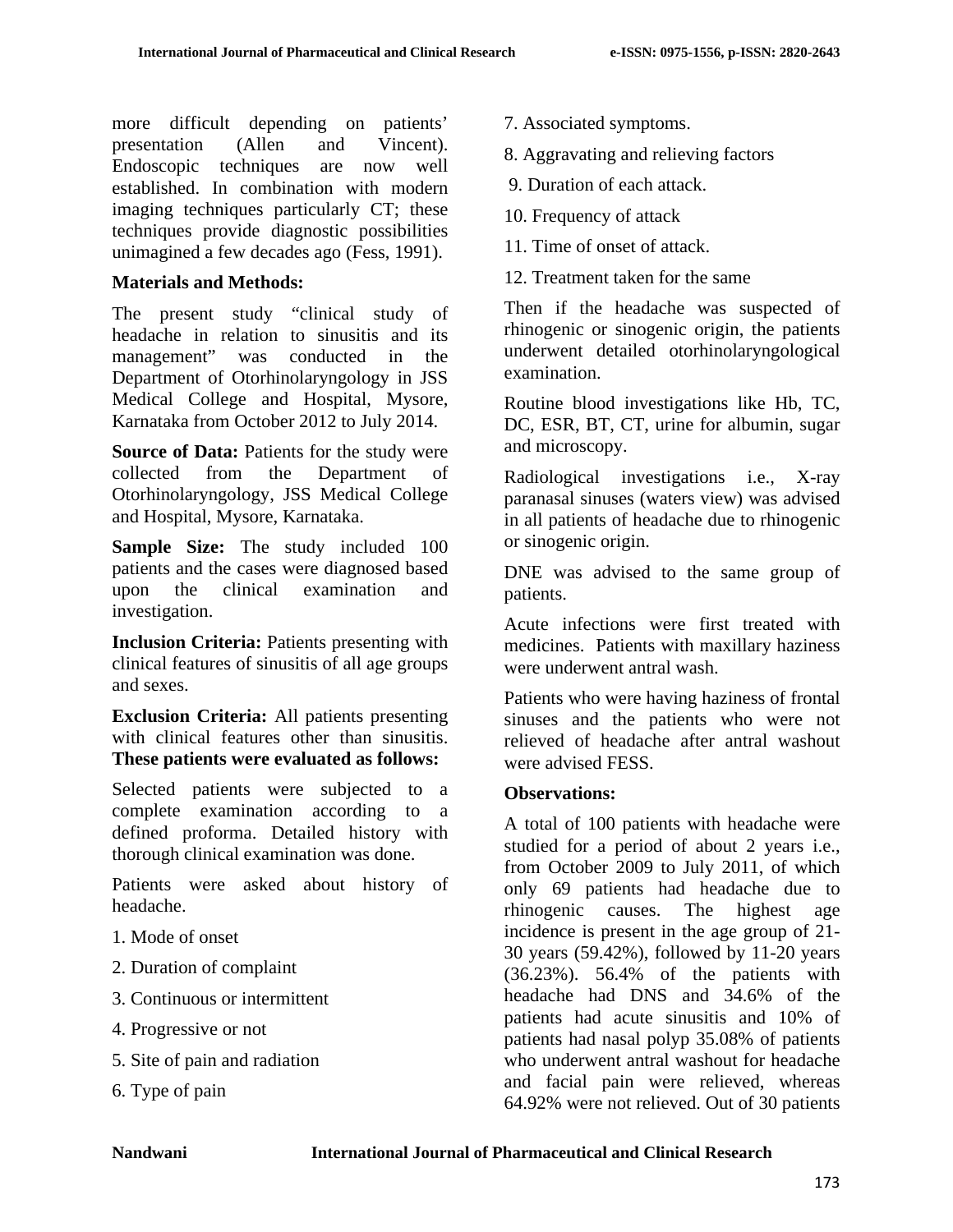diagnosed as having mucosal contact points, 25 underwent FESS. 80% of the patients who underwent FESS for headache due to mucosal contact points were relieved totally from headache and 20% had significant relief

## **Discussion**

According to our study the majority of the cases of headache due to rhinogenic causes were males (54%) in the age group of 11-30 years. The same findings are present in the literature in the study conducted by Pramod Kumar et al 2000 showing majority of patients of headache belonging to age group 10-30 years and 53% were males (Pramod Kumar et al., 2000). [6-9] Similarly in a different study by Wenig et al. and Lebovics et al. demonstrated a male predominance of headache due to acute frontal sinusitis in both adults and adolescents (Wenig et al., 1983). While the majority of our patients with headache due to rhinogenic causes were having either D.N.S or Acute sinusitis, we also encountered patients having nasal polyps presenting with headache. We also did antral washouts in our patients of headache but only 35% of the patients were relieved. We also did D.N.E on 69 patients out of which 30 patients had mucosal contact points present (43%). Patients due to mucosal contact points were advised to undergo functional endoscopic sinus surgery. [10] Out of 30 patients, 25 patients underwent surgery. Post-operatively, 20 patients (80%) had total relief from headache, 5 patients (20%) had significant relief. Various other studies are present in literature, which show the same results. [11] Ina study conducted by Behin F, Behin B, 23 patients underwent surgical intervention to relieve the contact points.83% of patients no longer complained of headache. 8% had significant relief (Behen et al., 2005). In a study conducted by Parsons DS, Batra PS on 34 patients who underwent surgery for contact points reported a reduction in

intensity in 91% of patients and reduction in frequency of headache in 85% of patients postoperatively (Parsons et al., 1998). Thus, from our study and the above-mentioned studies, it is clear that majority of the patients who underwent FESS for mucosal contact points are totally relieved of the symptoms [12,13].

## **Conclusion**

Sinusitis refers to a group of disorders characterized by inflammation of the mucosa of the paranasal sinuses. Now-adays rhinosinusitis is the preferred term to describe the inflammation of the nose and paranasal sinuses. Headache is nearly a universal human experience. The lifetime incidence of headache is estimated to be at least 90%. Before treating the headache, it should be known that whether the headache is primary (when no clear pathologic condition can be identified) or secondary (metabolic, infectious, inflammatory, traumatic, neoplastic, immunologic, endocrine, vascular). Knowing whether the headache is sinogenic or not, firstly the patient is assessed clinically, then radiological investigations (CT-PNS) are done. Patients also undergo diagnostic nasal endoscopy. Medical line of treatment with antibiotics, antihistaminics, antiinflammatory, nasal decongestant will be beneficial only in acute cases of sinusitis without any anatomical variation. Most cases of sinusitis presenting with headache are acute cases or acute or chronic sinusitis. Antral lavage can be a relief from headache for some patients. The role of FESS is huge when no obvious clinical abnormality is made out and ultimately it is FESS that is the cure for headache due to rhinogenic causes.

## **References**

1. Roger L, Curtis PS. Sinus headache: A clinical conundrum. Otolaryngologic Clinics of North America. 37: 267.